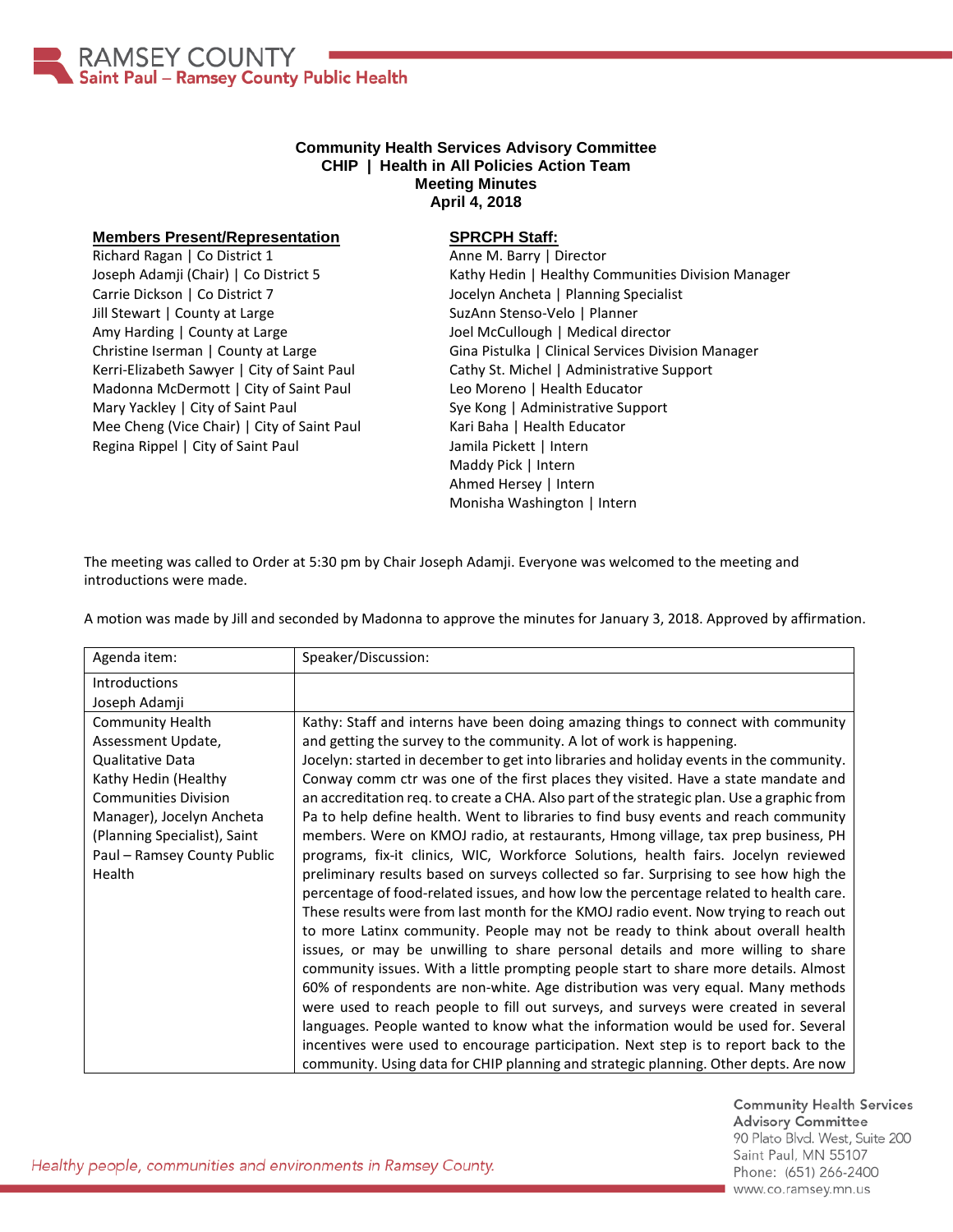| Agenda item:                                                                                                                                                                                                   | Speaker/Discussion:                                                                                                                                                                                                                                                                                                                                                                                                                                                                                                                                                                                                                                                                                                                                                                                                                                                                                                                                                                                                                                                                                                                                                                                                                                                                                                                                                                                                                                                                                                                                                                                                                                                                                                                                                                                                                                                                                                                                                                                                                                                                                                                                                                                                                                                          |
|----------------------------------------------------------------------------------------------------------------------------------------------------------------------------------------------------------------|------------------------------------------------------------------------------------------------------------------------------------------------------------------------------------------------------------------------------------------------------------------------------------------------------------------------------------------------------------------------------------------------------------------------------------------------------------------------------------------------------------------------------------------------------------------------------------------------------------------------------------------------------------------------------------------------------------------------------------------------------------------------------------------------------------------------------------------------------------------------------------------------------------------------------------------------------------------------------------------------------------------------------------------------------------------------------------------------------------------------------------------------------------------------------------------------------------------------------------------------------------------------------------------------------------------------------------------------------------------------------------------------------------------------------------------------------------------------------------------------------------------------------------------------------------------------------------------------------------------------------------------------------------------------------------------------------------------------------------------------------------------------------------------------------------------------------------------------------------------------------------------------------------------------------------------------------------------------------------------------------------------------------------------------------------------------------------------------------------------------------------------------------------------------------------------------------------------------------------------------------------------------------|
|                                                                                                                                                                                                                | interested in using their connections to reach out to community groups. Housing does<br>not seem to be represented in the preliminary results. May be part of discussion but<br>not written in the survey. Food and exercise were frequently mentioned. Almost 1900<br>people reached so far. Hope to wrap up by April 15.                                                                                                                                                                                                                                                                                                                                                                                                                                                                                                                                                                                                                                                                                                                                                                                                                                                                                                                                                                                                                                                                                                                                                                                                                                                                                                                                                                                                                                                                                                                                                                                                                                                                                                                                                                                                                                                                                                                                                   |
| Health<br>Community<br>Update,<br>Assessment<br>Quantitative Data<br>Mitchell<br>Sue<br>(Program<br>Supervisor), SuzAnn Stenso-<br>Velo (Planner), Saint Paul -<br>Ramsey County Public Health                 | SuzAnn: Every 5 years we do a comprehenisive look at the community and tie into<br>strategic plan. RC needs to look at inequities and share results to the community at<br>large. List of indicators was distributed. Some guidance was provided by PHAB and<br>MDH as to what indictors they should look at. About 150 indicators are part of the<br>CHA. Looking for data internally and externally to incorporate into the assessment.<br>Pulled together a research team CHART that were trained to look at data and create<br>drafts of the indicator. Experts were asked to look at the data and verify what was<br>being collected. A sample indicator was distributed. Page 1 is fact-sheet style and<br>easy to access and understand. Page 2 is for charts and graphs that show comparative<br>data. Compare RC to the state and to the HP2020 goal. Trying to be deliberate about<br>footnoting so that people can look up more info themselves. Also want to include a<br>snippet from the qualitative group if it seems to be a community concern. There is a<br>section being reserved for community piece. Wherever it is available we will<br>incorporate a HP2020 goal. Some diseases fluctuate a lot year-to-year, so there is<br>explanation for how they collected data. Data comes from MDH, EPA, national data<br>like the census, CDC, RC PR&R. American College Health Association has local and<br>national data that may be related to several indicators. Metro SHAPE looks at MN<br>data. It is very challenging to collect all the data and condense it into a one-page<br>summary. Gun injuries are included. Firearms cross multiple indicators. How is it<br>used? We us it internally for strategic planning. It is on RC website for people to use<br>for reference. Copies in the libraries. Send notices to our partners. The combo of qual<br>and quant will be used for planning. We'll go to the community and confirm what was<br>collected. We will create five themes from the new assessment, which may or may<br>not be the same as the previous CHA. We are working with various parts of RC<br>outside of PH to fill out what RC is doing. We want to broaden our impact so the<br>county can have maximum effect on outcomes. |
| Tuberculosis<br>Investigation<br>Update<br>Dr. Joel McCullough (Medical<br>Pistulka<br>Director),<br>Gina<br>(Clinical<br>Services<br>Division<br>Manager), Saint Paul - Ramsey<br><b>County Public Health</b> | TB outbreak has been in the news for the past year. There has been a huge effort<br>both internally and externally to the outbreak. Transmission takes place over a period<br>of time. Latent and active phases and there is a MDR bacteria. TB is treatable. LTBI<br>takes 3 months of treatment and Active takes 6-12 months. LTBI is not contagious.<br>ATB is contagious. What triggers latent to active TB are conditions that affect your<br>immune system. HIV, contact with an active TB case, diabetic, <5. MDH ID'd a larger<br>percentage of HMONG cases of MDR TB. RC identified a center. CDC became involved<br>to do genetic testing. ID'd who the contacts could be. Investigation tied to births<br>outside the US and in the WAT camp in Thailand. As people age the risk factors<br>increase and the LTB can become active. Avg age is 71. 19 cases in MN, 10 in RC and 8<br>tied to one congregate setting. CDC researched genetic ties to connect cases. An<br>average occurrence is 1 case a year. Compared to SF and Seattle, TB controllers have<br>never seen an outbreak of this size in their entire career. PH sent a reminder to<br>providers to look for TB. The first case diagnosis was delayed because the person was<br>treated for LTB and the MDR strain was not cleared. Did not look for TB because they<br>did not suspect the MDR situation. PH has a TB clinic and treats adults and children<br>and goes to homes to observe the person taking their meds. They interview the<br>community and follow up with high-risk contacts. Investigation started by declaring<br>an incident command structure in March 2017. Collaboration with CDC and ICS. A lot                                                                                                                                                                                                                                                                                                                                                                                                                                                                                                                                                                         |